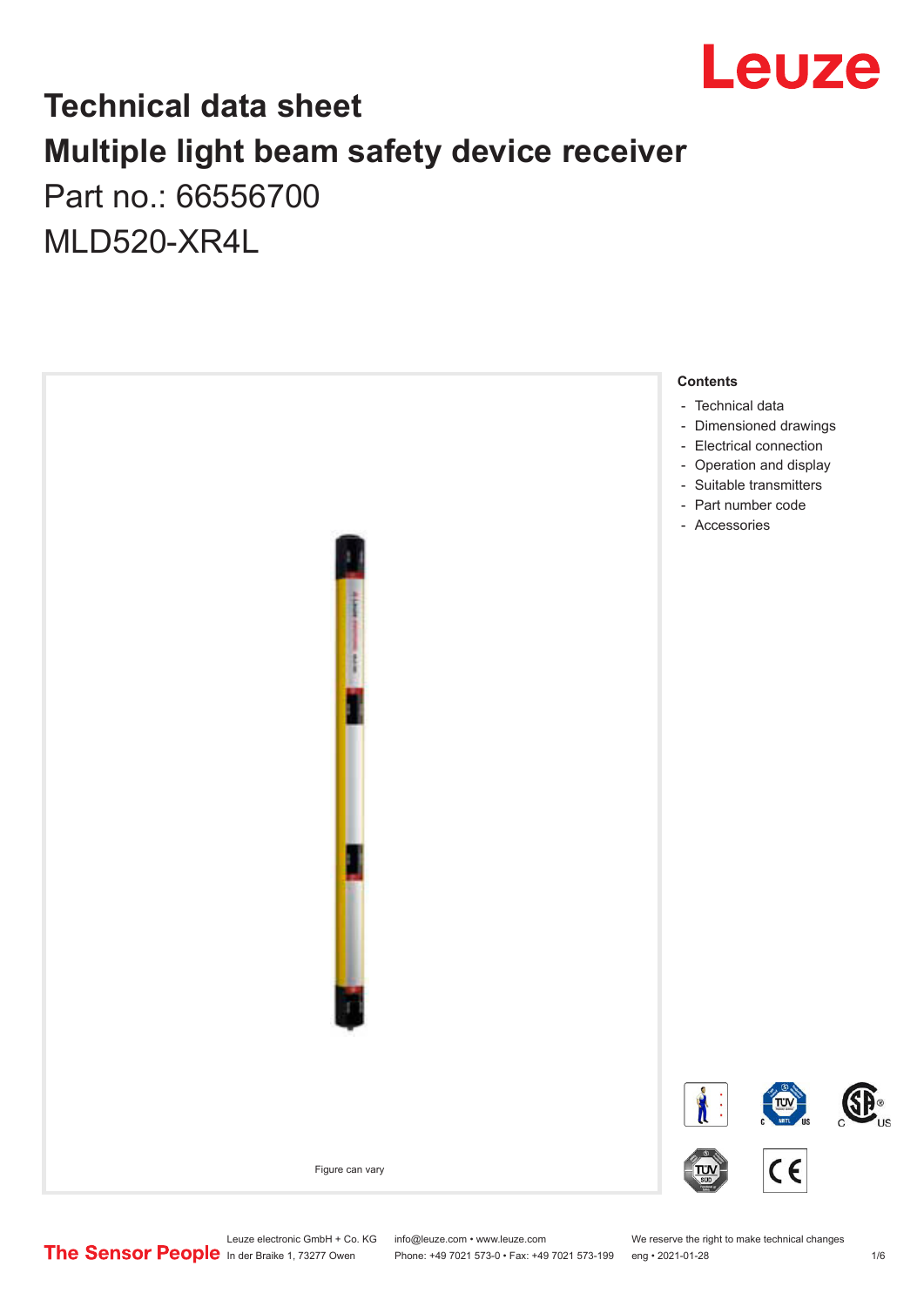### <span id="page-1-0"></span>**Technical data**

# Leuze

| <b>Basic data</b>                              |                                                                                     |  |  |
|------------------------------------------------|-------------------------------------------------------------------------------------|--|--|
| <b>Series</b>                                  | <b>MLD 500</b>                                                                      |  |  |
| Device type                                    | Receiver                                                                            |  |  |
| <b>Special version</b>                         |                                                                                     |  |  |
| <b>Special version</b>                         | Reflective element for laser alignment<br>aid                                       |  |  |
| <b>Functions</b>                               |                                                                                     |  |  |
| <b>Functions</b>                               | Contactor monitoring (EDM), selectable<br>Start/restart interlock (RES), selectable |  |  |
| <b>Characteristic parameters</b>               |                                                                                     |  |  |
| <b>Type</b>                                    | 4, IEC/EN 61496                                                                     |  |  |
| <b>SIL</b>                                     | 3, IEC 61508                                                                        |  |  |
| <b>SILCL</b>                                   | 3, IEC/EN 62061                                                                     |  |  |
| Performance Level (PL)                         | e, EN ISO 13849-1                                                                   |  |  |
| MTTF <sub>d</sub>                              | 204 years, EN ISO 13849-1                                                           |  |  |
| $PFH_n$                                        | 6.6E-09 per hour                                                                    |  |  |
| Mission time T <sub>M</sub>                    | 20 years, EN ISO 13849-1                                                            |  |  |
| Category                                       | 4, EN ISO 13849                                                                     |  |  |
|                                                |                                                                                     |  |  |
| <b>Optical data</b>                            |                                                                                     |  |  |
| Number of beams                                | 4 Piece(s)                                                                          |  |  |
| Beam spacing                                   | 300 mm                                                                              |  |  |
| <b>Electrical data</b>                         |                                                                                     |  |  |
| <b>Protective circuit</b>                      | Overvoltage protection                                                              |  |  |
|                                                | Short circuit protected                                                             |  |  |
|                                                |                                                                                     |  |  |
| Performance data                               |                                                                                     |  |  |
| Supply voltage U <sub>R</sub>                  | 24 V, DC, -20  20 %                                                                 |  |  |
| Current consumption, max.                      | 150 mA, Without external load                                                       |  |  |
| <b>Fuse</b>                                    | External with max. 3 A                                                              |  |  |
| Inputs<br>Number of digital switching inputs   | 3 Piece(s)                                                                          |  |  |
|                                                |                                                                                     |  |  |
| <b>Switching inputs</b>                        |                                                                                     |  |  |
| Type                                           | Digital switching input                                                             |  |  |
| Switching voltage high, min.                   | 18.2 V                                                                              |  |  |
| Switching voltage low, max.                    | 2.5V                                                                                |  |  |
| Switching voltage, typ.                        | 23 V                                                                                |  |  |
| Voltage type                                   | DC                                                                                  |  |  |
| Switching current, max.                        | 5 mA                                                                                |  |  |
| Digital switching input 1                      |                                                                                     |  |  |
| <b>Assignment</b>                              | Connection 1, pin 1                                                                 |  |  |
| <b>Function</b>                                | Control input for start/restart interlock<br>(RES)                                  |  |  |
| Digital switching input 2                      |                                                                                     |  |  |
| <b>Assignment</b>                              | Connection 1, pin 3                                                                 |  |  |
| <b>Function</b>                                | Control input for contactor monitoring<br>(EDM)                                     |  |  |
| Digital switching input 3<br><b>Assignment</b> | Connection 1, pin 4                                                                 |  |  |
| <b>Function</b>                                | Control input for start/restart interlock                                           |  |  |
|                                                |                                                                                     |  |  |

| Outputs                                                          |                                               |  |  |
|------------------------------------------------------------------|-----------------------------------------------|--|--|
| Number of safety-related switching 2 Piece(s)<br>outputs (OSSDs) |                                               |  |  |
| Number of digital switching outputs 1 Piece(s)                   |                                               |  |  |
| Safety-related switching outputs                                 |                                               |  |  |
| <b>Type</b>                                                      | Safety-related switching output OSSD          |  |  |
| Switching voltage high, min.                                     | 18.2 V                                        |  |  |
| Switching voltage low, max.                                      | 2.5V                                          |  |  |
| Switching voltage, typ.                                          | 23 V                                          |  |  |
| <b>Voltage type</b>                                              | DC                                            |  |  |
| Current load, max.                                               | 380 mA                                        |  |  |
| Load inductivity                                                 | 2,200,000 µH                                  |  |  |
| Load capacity                                                    | $0.3 \mu F$                                   |  |  |
| Residual current, max.                                           | $0.2 \text{ mA}$                              |  |  |
| Residual current, typ.                                           | $0.002 \, \text{mA}$                          |  |  |
| <b>Voltage drop</b>                                              | 1 <sub>V</sub>                                |  |  |
|                                                                  |                                               |  |  |
| Safety-related switching output 1                                |                                               |  |  |
| Assignment                                                       | Connection 1, pin 6                           |  |  |
| <b>Switching element</b>                                         | Transistor, PNP                               |  |  |
| Safety-related switching output 2                                |                                               |  |  |
| Assignment                                                       | Connection 1, pin 5                           |  |  |
| <b>Switching element</b>                                         | Transistor, PNP                               |  |  |
|                                                                  |                                               |  |  |
| <b>Switching outputs</b>                                         |                                               |  |  |
| <b>Type</b>                                                      | Digital switching output                      |  |  |
| Switching voltage high, min.                                     | 18.2 V                                        |  |  |
| Switching voltage low, max.                                      | 2.5V                                          |  |  |
| Switching voltage, typ.                                          | 23 V<br>DC                                    |  |  |
| <b>Voltage type</b>                                              |                                               |  |  |
|                                                                  |                                               |  |  |
| Switching output 1                                               |                                               |  |  |
| Assignment<br><b>Switching element</b>                           | Connection 1, pin 1<br><b>Transistor, PNP</b> |  |  |
| <b>Function</b>                                                  | "State of OSSDs" signal output                |  |  |
|                                                                  |                                               |  |  |
| <b>Timing</b>                                                    |                                               |  |  |
| Response time                                                    | 25 ms                                         |  |  |
| <b>Restart delay time</b>                                        | 100 ms                                        |  |  |
| <b>Connection</b>                                                |                                               |  |  |
| Number of connections                                            | 1 Piece(s)                                    |  |  |
| <b>Connection 1</b>                                              |                                               |  |  |
|                                                                  | Machine interface                             |  |  |
| <b>Function</b>                                                  |                                               |  |  |
|                                                                  | Connector                                     |  |  |
| Type of connection<br><b>Thread size</b>                         | M <sub>12</sub>                               |  |  |
| <b>Material</b>                                                  |                                               |  |  |
| No. of pins                                                      | Metal<br>8-pin                                |  |  |

#### **Cable properties Permissible conductor cross section, typ.** 0.25 mm² Length of connection cable, max. 100 m **Permissible cable resistance to load, max.** 200 Ω

(RES)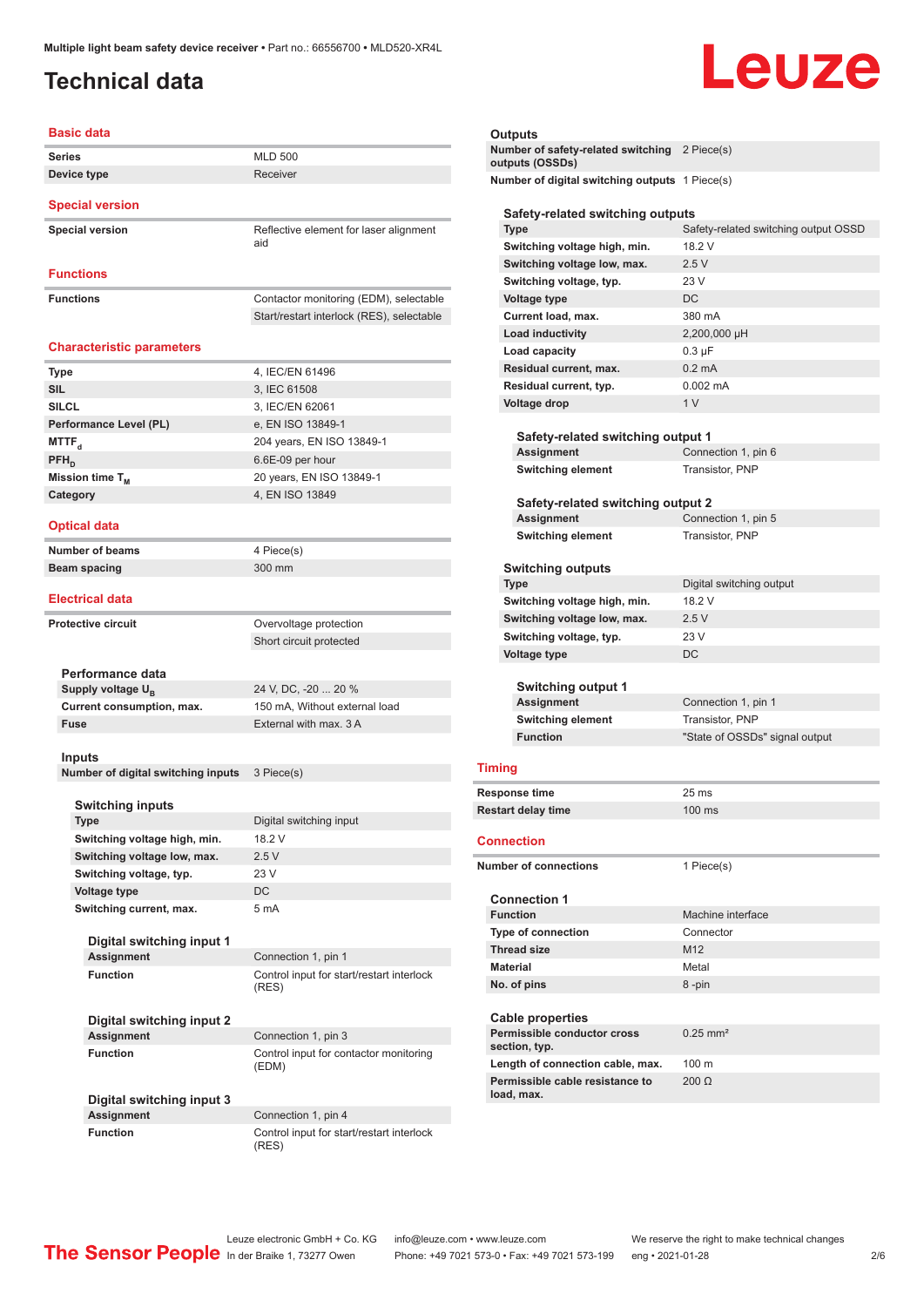### <span id="page-2-0"></span>**Technical data**

# Leuze

#### **Mechanical data**

| Dimension (W x H x L)       | 52 mm x 1,000 mm x 64.7 mm |
|-----------------------------|----------------------------|
| <b>Housing material</b>     | Metal                      |
| <b>Metal housing</b>        | Aluminum                   |
| Lens cover material         | Plastic / PMMA             |
| <b>Material of end caps</b> | Diecast zinc               |
| Net weight                  | $2,200$ g                  |
| <b>Housing color</b>        | Yellow, RAL 1021           |
| <b>Type of fastening</b>    | Groove mounting            |
|                             | Swivel mount               |
|                             |                            |

#### **Operation and display**

| Type of display                | I FD       |
|--------------------------------|------------|
| <b>Number of LEDs</b>          | 1 Piece(s) |
| <b>Environmental data</b>      |            |
| Ambient temperature, operation | $-3055$ °C |
| Ambient temperature, storage   | $-4075 °C$ |

| Degree of protection         | IP 67          |  |
|------------------------------|----------------|--|
| <b>Protection class</b>      | III            |  |
| <b>Certifications</b>        | c CSA US       |  |
|                              | c TÜV NRTL US  |  |
|                              | TÜV Süd        |  |
| <b>US patents</b>            | US 6,418,546 B |  |
|                              | US 7,741,595 B |  |
|                              |                |  |
|                              |                |  |
| <b>Classification</b>        |                |  |
| <b>Customs tariff number</b> | 85365019       |  |
| eCl@ss 5.1.4                 | 27272703       |  |
| eCl@ss 8.0                   | 27272703       |  |
| eCl@ss 9.0                   | 27272703       |  |
| eCl@ss 10.0                  | 27272703       |  |
| eCl@ss 11.0                  | 27272703       |  |
| <b>ETIM 5.0</b>              | EC001832       |  |
| <b>ETIM 6.0</b>              | EC001832       |  |

**Certifications**

### **Dimensioned drawings**

**Relative humidity (non-condensing)** 0 ... 95 %

All dimensions in millimeters





### **Electrical connection**

**Connection 1**

| <b>Function</b>           | Machine interface |
|---------------------------|-------------------|
| <b>Type of connection</b> | Connector         |
| <b>Thread size</b>        | M12               |
| <b>Type</b>               | Male              |
| <b>Material</b>           | Metal             |
| No. of pins               | 8-pin             |
| Encoding                  | A-coded           |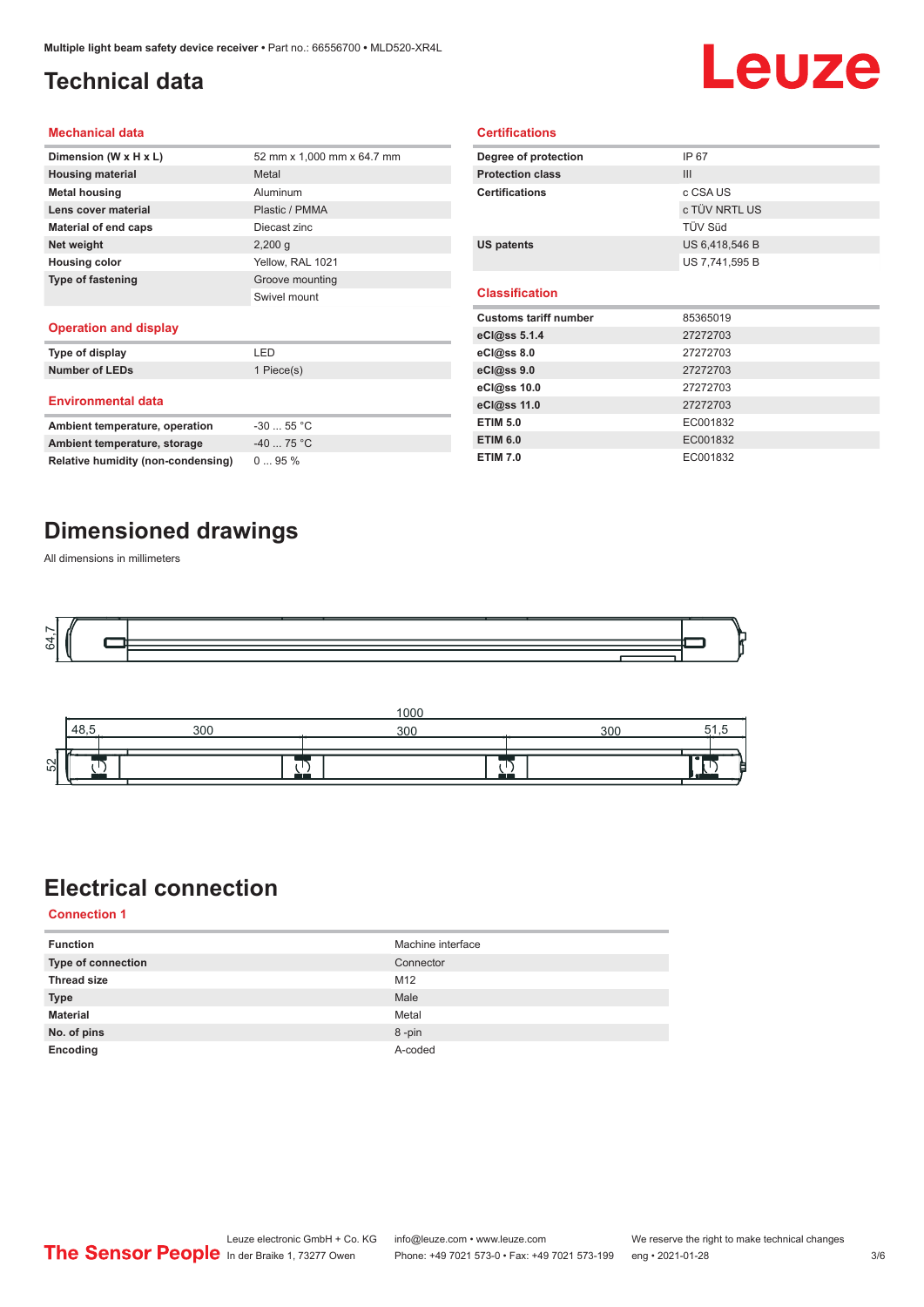### <span id="page-3-0"></span>**Electrical connection**

## **Leuze**

3

5

1 2

8

6 7

| Pin            | <b>Pin assignment</b>  | <b>Conductor color</b> |  |
|----------------|------------------------|------------------------|--|
|                | RES/OSSD status signal | White                  |  |
| $\overline{2}$ | $+24V$                 | <b>Brown</b>           |  |
| 3              | <b>EDM</b>             | Green                  |  |
| $\overline{4}$ | <b>MODE</b>            | Yellow                 |  |
| 5              | OSSD <sub>2</sub>      | Gray                   |  |
| 6              | OSSD1                  | Pink                   |  |
|                | 0 V                    | <b>Blue</b>            |  |
| 8              | n.c.                   | Red                    |  |



| <b>Meaning</b><br><b>LED</b><br><b>Display</b>                                |  |
|-------------------------------------------------------------------------------|--|
| OSSD off.<br>Red, continuous light                                            |  |
| OSSD on<br>Green, continuous light                                            |  |
| Red, flashing, 1 Hz<br>External error                                         |  |
| Red, flashing, 10 Hz<br>Internal error                                        |  |
| Green, flashing, 1 Hz<br>Weak signal, device not optimally aligned or soiled. |  |
| Start/restart interlock locked.<br>Yellow, continuous light<br>$\overline{2}$ |  |

### **Suitable transmitters**

| Part no. | <b>Designation</b> | <b>Article</b>                                      | <b>Description</b>                                                                                                                                                              |
|----------|--------------------|-----------------------------------------------------|---------------------------------------------------------------------------------------------------------------------------------------------------------------------------------|
| 66502700 | MLD500-XT4L        | Multiple light beam<br>safety device<br>transmitter | Special version: Integrated laser alignment aid<br>Operating range: 20  70 m<br>Number of beams: 4 Piece(s)<br>Beam spacing: 300 mm<br>Connection: Connector, M12, Metal, 5-pin |

### **Part number code**

| Part designation: MLDxyy-zab/t |                                                                                                                                                                   |
|--------------------------------|-------------------------------------------------------------------------------------------------------------------------------------------------------------------|
| <b>MLD</b>                     | Multiple light beam safety device                                                                                                                                 |
| $\boldsymbol{\mathsf{x}}$      | <b>Series</b><br>3: MLD 300<br>5: MLD 500                                                                                                                         |
| <b>yy</b>                      | <b>Function classes</b><br>00: transmitter<br>10: automatic restart<br>12: external testing<br>20: EDM/RES<br>30: muting<br>35: timing controlled 4-sensor muting |
| z                              | Device type<br>T: transmitter<br>R: receiver<br>RT: transceiver<br>xT: transmitter with high range<br>xR: receiver for high range                                 |
| a                              | Number of beams                                                                                                                                                   |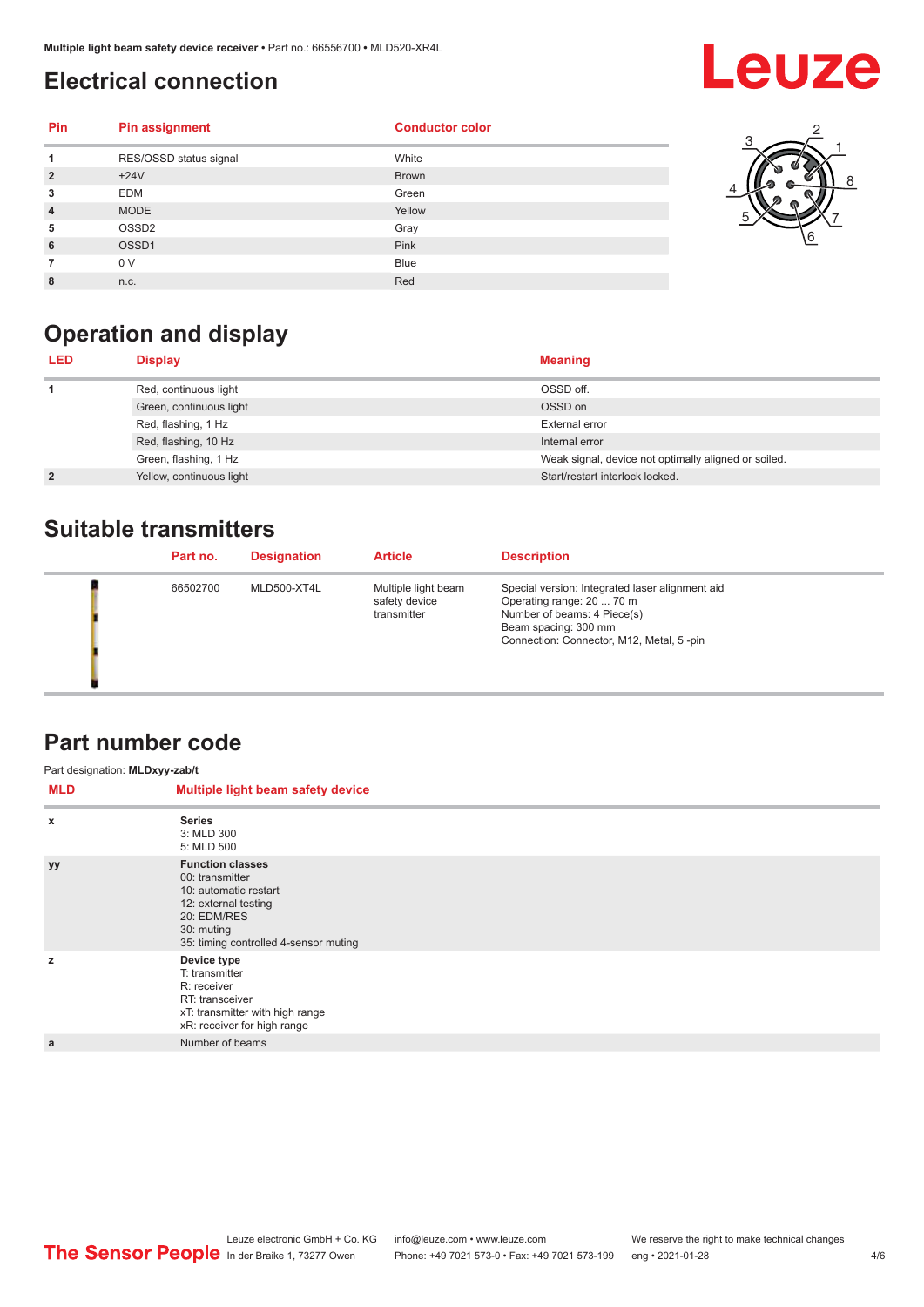### <span id="page-4-0"></span>**Part number code**

| <b>MLD</b> | Multiple light beam safety device                                                                                                                                                                                                                                                                 |
|------------|---------------------------------------------------------------------------------------------------------------------------------------------------------------------------------------------------------------------------------------------------------------------------------------------------|
| b          | Option<br>L: integrated laser alignment aid (for transmitter/receiver)<br>M: integrated status indicator (MLD 320, MLD 520) or integrated status and muting indicator (MLD 330, MLD 335, MLD 510/A, MLD 530,<br>MLD 535)<br>E: connection socket for external muting indicator (AS-i models only) |
| /t         | Safety-related switching outputs (OSSDs), connection technology<br>-: transistor output, M12 plug<br>A: integrated AS-i interface, M12 plug, (safety bus system)                                                                                                                                  |
|            | <b>Note</b>                                                                                                                                                                                                                                                                                       |
|            | $\&$ A list with all available device types can be found on the Leuze website at www.leuze.com.                                                                                                                                                                                                   |

### **Accessories**

### Connection technology - Connection cables

|  | Part no. | <b>Designation</b> | <b>Article</b>   | <b>Description</b>                                                                                                                                           |
|--|----------|--------------------|------------------|--------------------------------------------------------------------------------------------------------------------------------------------------------------|
|  | 50135129 | KD S-M12-8A-P1-100 | Connection cable | Connection 1: Connector, M12, Axial, Female, A-coded, 8-pin<br>Connection 2: Open end<br>Shielded: Yes<br>Cable length: 10,000 mm<br>Sheathing material: PUR |
|  | 50135130 | KD S-M12-8A-P1-150 | Connection cable | Connection 1: Connector, M12, Axial, Female, A-coded, 8-pin<br>Connection 2: Open end<br>Shielded: Yes<br>Cable length: 15,000 mm<br>Sheathing material: PUR |
|  | 50135131 | KD S-M12-8A-P1-250 | Connection cable | Connection 1: Connector, M12, Axial, Female, A-coded, 8-pin<br>Connection 2: Open end<br>Shielded: Yes<br>Cable length: 25,000 mm<br>Sheathing material: PUR |
|  | 50135132 | KD S-M12-8A-P1-500 | Connection cable | Connection 1: Connector, M12, Axial, Female, A-coded, 8-pin<br>Connection 2: Open end<br>Shielded: Yes<br>Cable length: 50,000 mm<br>Sheathing material: PUR |

### Mounting technology - Swivel mounts

| Part no. | Designation  | <b>Article</b>       | <b>Description</b>                                                                                                                                 |
|----------|--------------|----------------------|----------------------------------------------------------------------------------------------------------------------------------------------------|
| 560340   | BT-SET-240BC | Mounting bracket set | Fastening, at system: Through-hole mounting<br>Mounting bracket, at device: Clampable<br>Type of mounting device: Turning, 240°<br>Material: Metal |